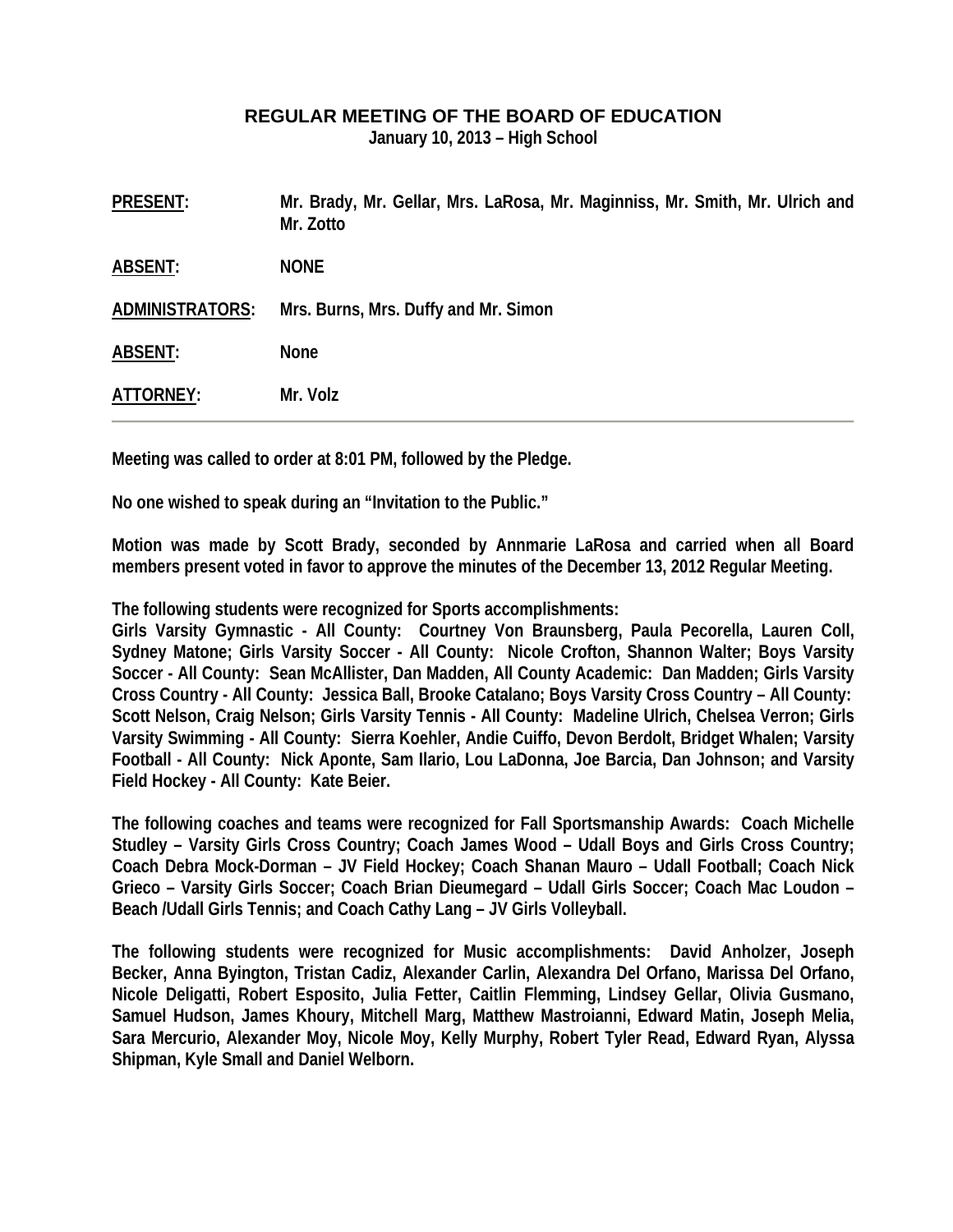**Motion was made by George Smith, seconded by Bob Ulrich, and carried when all Board members present voted in favor to approve TEACHING: TENURE APPOINTMENT: Monica Krawczyk, English as a Second Language, effective February 1, 2013.** 

**Motion was made by Annmarie LaRosa, seconded by Bob Ulrich, and carried when all Board members present voted in favor to approve TEACHING: PROBATIONARY APPOINTMENT: Ryan Foley, Special Education, effective January 1, 2013 to August 31, 2015.** 

**Motion was made by Scott Brady, seconded by Annmarie LaRosa, and carried when all Board members present voted in favor to approve TEACHING: REGULAR SUBSTITUTE APPOINTMENT: Gregory Iorio, Special Education, effective January 1, 2013 to June 30, 2013.** 

**Motion was made by George Smith, seconded by Annmarie LaRosa, and carried when all Board members present voted in favor to approve CLASSIFIED CIVIL SERVICE: SUBSTITUTE FOOD SERVICE WORKER: Kathleen Culkin, effective January 11, 2013.** 

**Motion was made by Annmarie LaRosa, seconded by Scott Brady, and carried when all Board members present voted in favor to approve OTHER: ADVISORS/CLUBS 2012-2013: Udall Road Middle School: Justin DeMaio, Udall Musical Director.** 

**Motion was made by Scott Brady, seconded by Annmarie LaRosa, and carried when all Board members present voted in favor to approve OTHER: ADVISORS/CLUBS 2012-2013: High School: Noreen Matthews, Academic Decathlon.** 

**Motion was made by Scott Brady, seconded by Bob Ulrich, and carried when all Board members present voted in favor to approve OTHER: SUBSTITUTE TEACHER: Nicole Cochrane, effective January 23, 2013; Sharon Cohen, effective January 28, 2013; Eric Feingold, effective January 23, 2013; Christal Garry, effective January 23, 2013; Brian Kaplan, effective January 23, 2013; Lindsay Lyons, effective January 23, 2013; Heather Mandelbaum, effective January 23, 2013; Lindsay Morgan, effective January 23, 2013; Elizabeth Moreira, effective January 23, 2013; Kasey Papa, effective January 23, 2013; Jennifer Reichenback, effective January 23, 2013; Jennifer Rice, effective January 23, 2013; Dian Torres, effective January 28, 2013;Taylor Troyano, effective January 22, 2013 and Christopher Wallace, effective 1/20/13.** 

**Motion was made by Scott Brady, seconded by George Smith, and carried when all Board members present voted in favor to approve: OTHER: ADULT EDUCATION INSTRUCTORS SPRING 2013: Susan Batzar, Excel; Lenny Butler, Community CPR, First Aide; David Conroy, Circuit Training; Steve Cottral, About Boating Safety; Kim Crichton, Pilates, Qigong, Iyengar Yoga, Fitness Mix; Marie Cuttonaro, French; Mike Dalia, Tai Chi for You; Jennifer Friaglia, Zumba; Phyllis Hintze, Ballroom Dancing; Vera Kavanaugh, Drawing/Watercolor; Bruce Lieberman, Defensive Driving; Frank Olish, Volleyball; Robert Watts, Introduction to Guitar/Piano and Robert Woolsey, Aquacise.** 

**Motion was made by Scott Brady, seconded by Annmarie LaRosa, and carried when all Board members present voted in favor to approve: OTHER: WINTER 2013 ENRICHMENT INSTRUCTORS: Denise Campasano; Lorraine Clifford; Ed Ermanovics and Lila Schmidt.** 

**Motion was made by Mike Zotto, seconded by George Smith, and carried when all Board members present voted in favor to approve: OTHER: SUBSTITUTE ADMINISTRATOR: Robert Kaufold, effective January, 11, 2013.**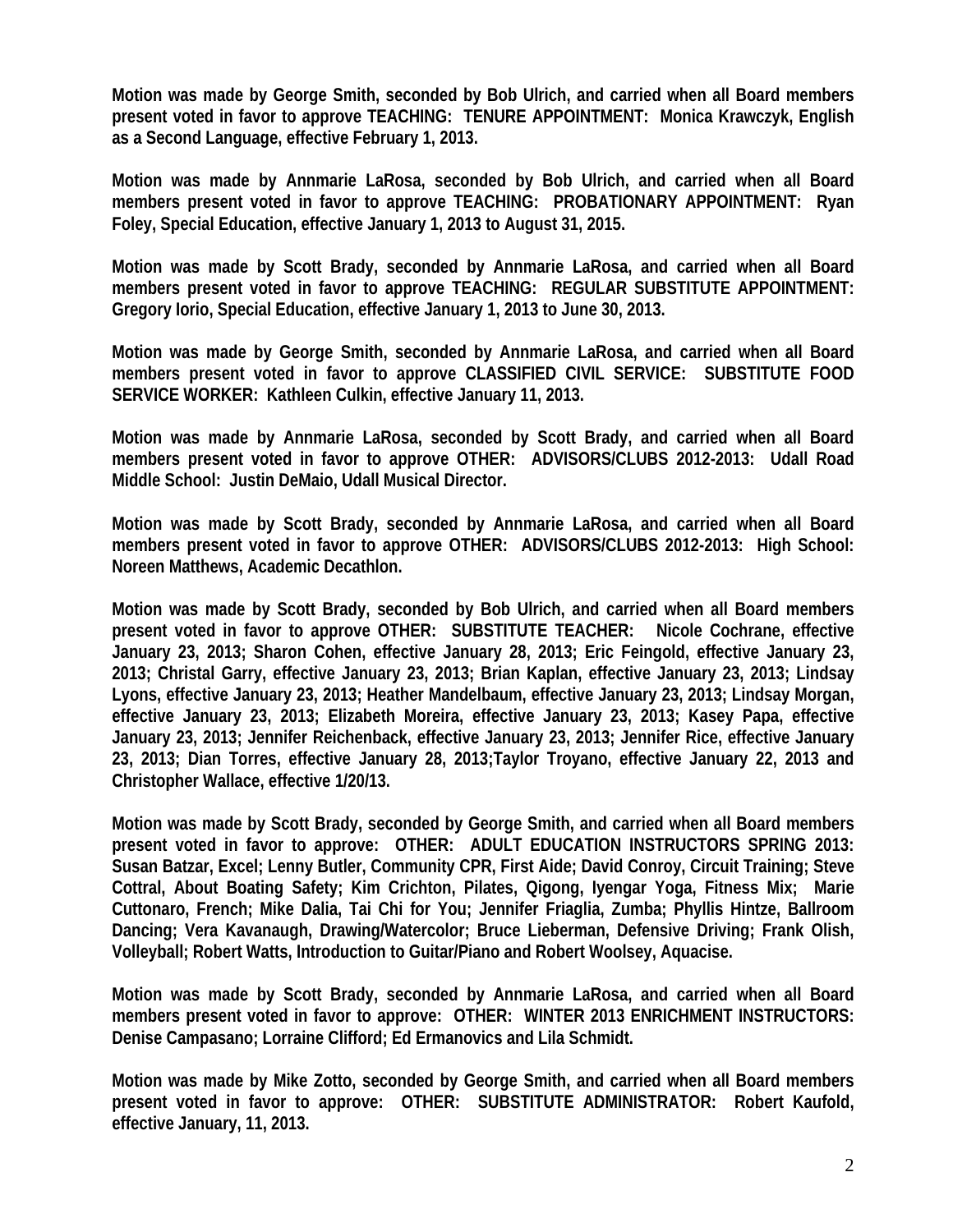**CURRICULUM UPDATE: Bernadette Burns spoke about the English Language Arts (ELA) testing that students will take in the spring. The testing for Grades 3 – 8 will address the common core standards. Speaking and listening will no longer be assessed, text passages will be more authentic, and the test will be shorter for grades 3 and 4. Mrs. Burns also informed the audience that the district is very proud of Trish Portnoy, a West Islip High School teacher, who wrote and published a book entitled College Apps: Selecting, Applying to, and Paying for the Right College for you.** 

## **REPORT OF BOARD COMMITTEES:**

**Finance: Ron Maginniss discussed the topics addressed at the meeting that was held on 1/8/13 where the treasurer's report, payroll summary report, financial statements for the month of November, internal claims audit report, warrants, system manager audit trail, budget transfers, donations and special education contracts were discussed.** 

**Education Committee: Annmarie LaRosa reported on the meeting that was held on 1/10/13. State Assessments and review of curriculum needed to ensure students are ready for testing were discussed.** 

**Buildings and Grounds: Scott Brady reported on the meeting that was held on 1/8/13. Some of the topics discussed and reviewed were bond construction items, Atlantic Project, insurance claims, field electric at Manetuck, PA Intercom Systems, vandalism, and inspections with Dept. of Labor, Dept. of Health and Suffolk County Water.** 

**Special Education Committee: Ron Maginniss reported on the meeting that was held on 1/10/13. Jeanne Dowling reviewed student placements and there was preliminary discussion on the budget process.** 

**The Treasurer's Report for November 2012 was presented. Beginning balance as of October 31, 2012 \$19,577,978.80, ending balance as of November 30, 2012 \$11,143,272.39.** 

**Motion was made by Ron Maginniss, seconded by Scott Brady, and carried when all Board members present voted in favor to approve budget transfers numbered 3054 to 3055 for the 2012-2013 school year.** 

**Motion was made by Scott Brady, seconded by Annmarie LaRosa, and carried when all Board members present voted in favor to approve the following donation: West Islip Dance Club, Inc. – High School - \$4,174.00.** 

**Motion was made by Bob Ulrich, seconded by Mike Zotto, and carried when all Board members present voted in favor to approve Special Education Contract for the 2012-2013 school year with South Huntington Union Free School District.** 

**Motion was made by Bob Ulrich, seconded by George Smith, and carried when all Board members present voted in favor to declare the following surplus items – Four TI-84 calculators.**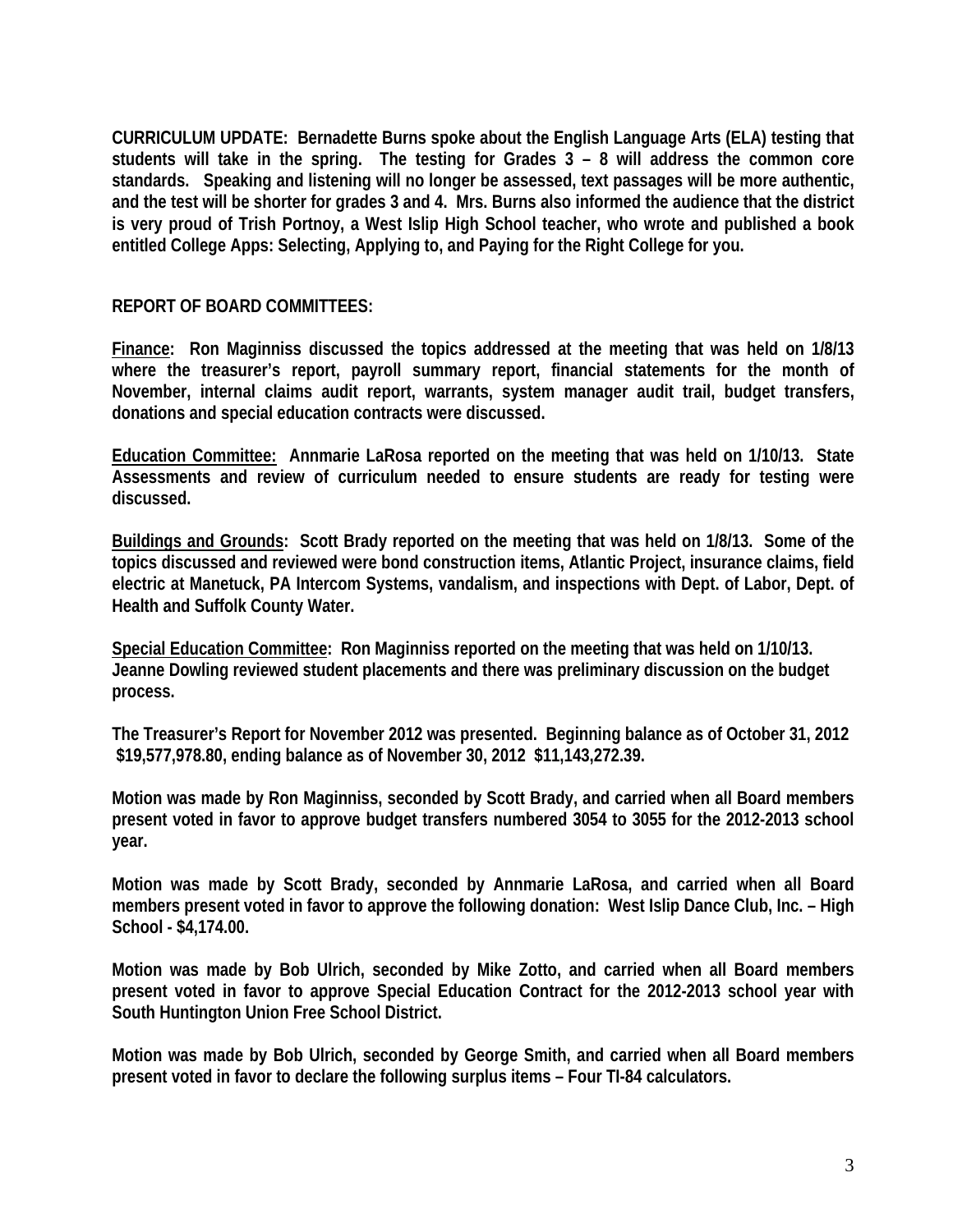## **WRESTLING ROOM DEDICATION:**

**Motion was made by Annmarie LaRosa, seconded by George Smith, and carried when all Board members present voted in favor to approve dedicating the Wrestling Room to Tony Mellino.** 

**PRESIDENT'S REPORT: Motion was made by Annmarie LaRosa, seconded by Scott Brady, and carried when all Board members present voted in favor to approve the Bridges Long Island Lease Agreement.** 

**Mr. Gellar informed the audience that the district is entering into a lease with Bridges Long Island who will lease 15,000 square feet of space at Paul E. Kirdahy Elementary School for one year beginning September 2013 at \$13,500 per month. The district will also be entering into a lease with Community Boxing Center to lease 4,500 square feet at Westbrook Elementary School beginning April 2013 at \$3,000 per month rent. The district continues to negotiate with other potential renters and will keep the community informed.** 

**SUPERINTENDENT'S REPORT: Mr. Simon discussed several topics. This first topic was Safety. Due to the tragedy in Newtown, Connecticut, Mr. Simon wanted to assure the community that there will be a comprehensive review of the district's emergency and safety plans on Monday, 1/14/13, with the principals, administrators and the head of security for the district. The second topic was the budget process. There have been two Budget Advisory Committee meetings so far and there will be five Budget Workshops that will take place in the Beach Street Cafeteria at 7:30 p.m. on the following dates and will address the following topics: 2/27/13 - Enrollment and Budget Reserves, 3/6/13 - Curriculum, Instruction and Technology, 3/20/13 – Comprehensive review of Buildings and Grounds, 4/3/13 – Special Education and 4/8/13 – Decisions in line with Tax Levy Cap. The final topic discussed by Mr. Simon was regarding the American Cancer Society Relay for Life. The first meeting is set for 1/24/13 at 7:00 PM in the High School Auditorium. Relay for Life will take place on June 15th and 16th, 2013. A School Messenger call will go out to remind the community. The event will raise funds and bring the community together.** 

## **NOTICES/REMINDERS: None**

**The following residents wished to speak during an "Invitation to the Public" - Michelle Delaney and Molly Jette.** 

**Michelle Delaney, 62 Udalia Road, West Islip, NY – Mrs. Delaney inquired about the Public Participation Log and felt it was not easy to access on the school website and also inquired as to when a video of the board meetings will be available on the school website. The Board decided to make the Participation Log part of the board minutes beginning immediately. Mr. Simon advised that there are still enhancements that must be made to the school website so that the video will have the functionality that is needed.** 

**Molly Jette, 38 West Islip Road, West Islip, NY – Mrs. Jette represents Bridges Academy. Mrs. Jette was very appreciative to the board and the administration regarding the Bridges of Long Island Lease Agreement that was approved.**